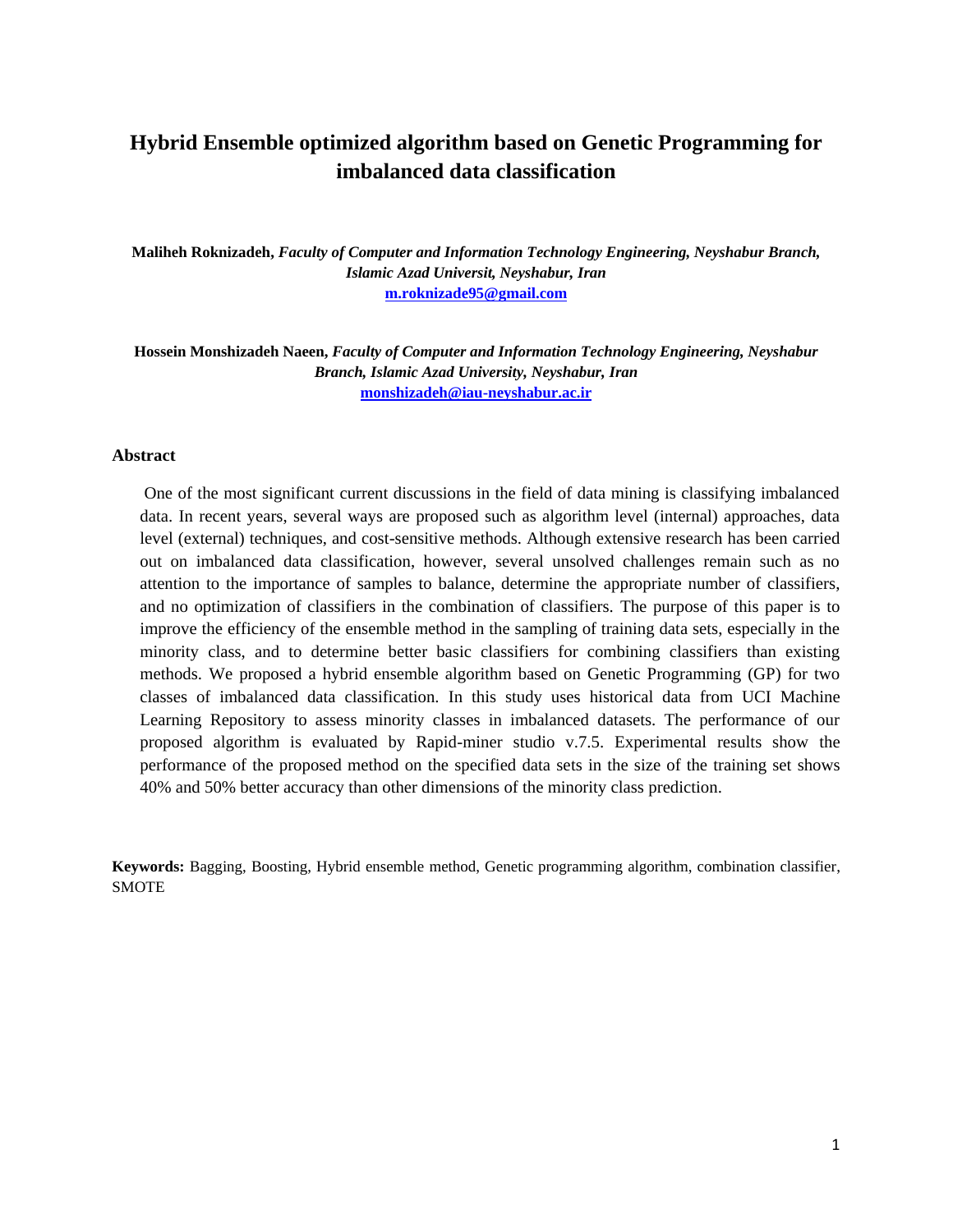## **1. Introduction**

 The issue of unbalanced data processing has received considerable critical attention, because target issue is essential for a wide range of real world problems such as, fraud detection [1], oil- discovery [2], and medical diagnosis [3] . In unbalanced data, the number of samples of one class is usually much larger than the samples of the other class. A class with more data is called a majority class and a class with less data is called a minority class. In these issue, minority class ratios are often 1:100 or higher. In unbalanced data, the main challenge faced by many researchers is to correctly identify minority class samples. In the medical field, for example, the number of positive samples from a disease is much lower than the number of negative samples. While the importance of identifying samples related to the positive category is very high. The key role of class distribution in the design of a classifier and in standard data classification algorithms, balanced class distributions have received considerable attention in recent years. However, the use of these algorithms in unbalanced data classification can be not achieve acceptable results, because target algorithms the classification tends to the training samples of the majority class, which increases the number of errors in identifying positive samples. In recent years, a lot of high-quality research has been presented to solve addressing problem. The existing researches have shown that approaches based on classification combination have been significantly successful such as, SMOTEBOOST [4], Ada-BOOST [5], RUSBOOST [6], etc. Despite the high-quality research in combining the classifiers, there remain many challenges unresolved such as:

- 1- In existing classification hybrid algorithms, the focus is to create a trade-off between the majority and the minority class samples count. This trade-off is achieved either by over-sampling of minority class data points, or by under-sampling of majority class data points. By indiscriminately and blindly increasing the number of samples, it can lead to the production and expansion of some samples that do not play an affective role in the description. No attention to the importance of samples in data balancing is a weakness in previous studies and therefore has been one of the main challenges in our study.
- 2- To the best of our knowledge, previous studies have suffered from a paucity of considering the optimal basic classifiers number.
- 3- In most previous studies, the classifier voting is usually weighted and based on its decision strength on the data sets. So far, setting out these weights to increase the general decision strength of the combined classification has not been considered [5].

In this paper, two algorithms have been used to improve the sampling (first challenge) of the training data set. Generally, the purpose of this paper is to improve the efficiency of the ensemble method in the sampling of training data sets, especially in the minority class, and to determine better basic classifiers for combining classifiers than existing methods.

 The rest of this paper is organized as follows. Section 2 presents related work. In section 3 gives details of proposed algorithm. Section 4 summarizes the results and discussion followed by the conclusion in section 5.

## **2. Related work**

 One of the greatest challenges is to improve the performance of classifiers trained with unbalanced datasets in the field of machine learning. A large and growing body of literature has investigated to the problem of data unbalance. In order to address the problem in the dataset, researchers have proposed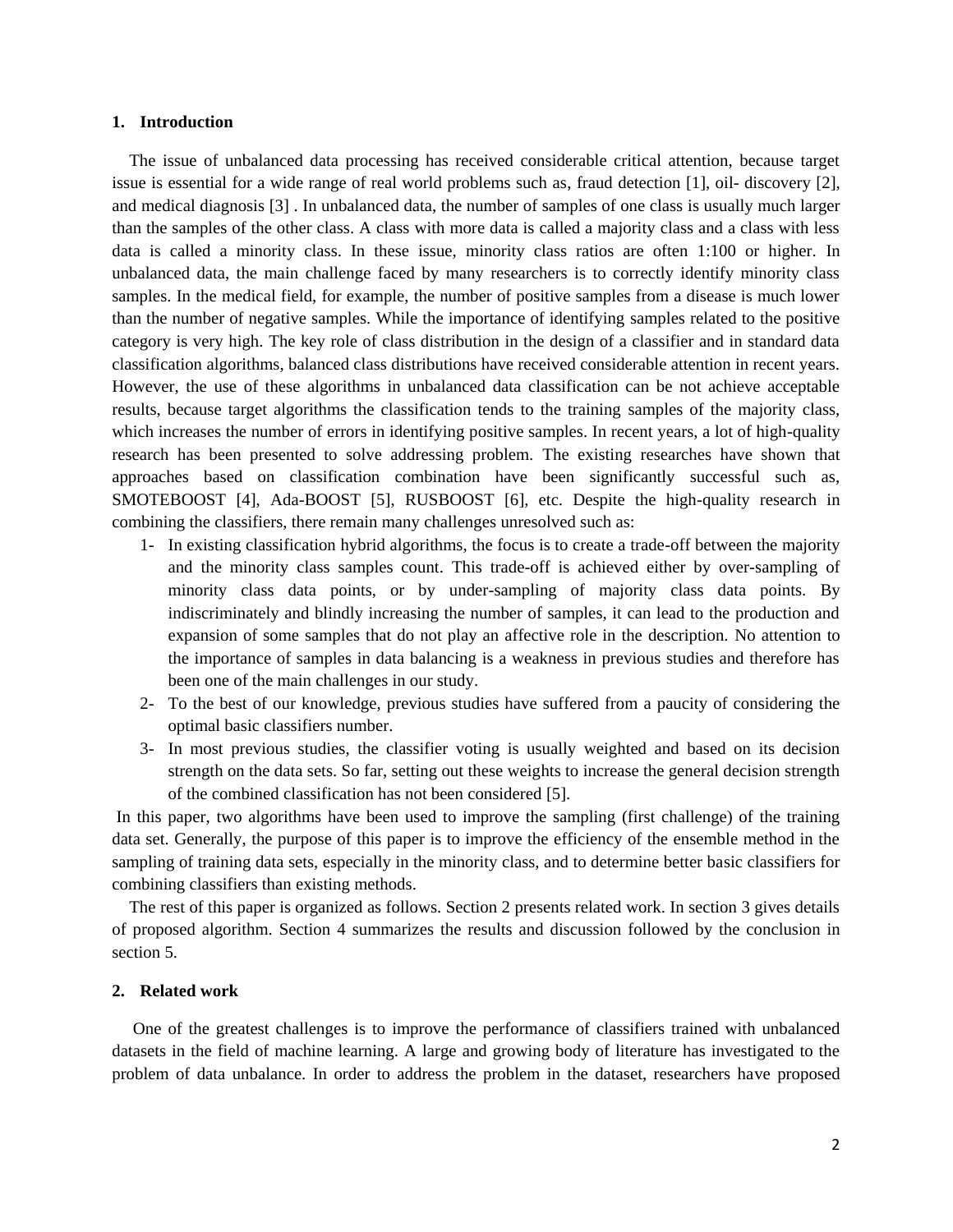many methods [7], divided these approaches into three categories: data-level methods, algorithm-level methods and hybrid methods.

#### **The data-level methods**

 Common data mining algorithms usually perform poorly in the face of the problem of unbalanced class, because by not considering data samples in the minority class, those increase overall accuracy. However, the samples in the minority class are more important in many applications than the samples in the other class, [8-11] classifying unbalanced data, due to the high importance for recognizing minority class samples, correct classification is very important [12, 13]. Previous research has shown that increasing the sample size reduces the error rate of unbalanced classification [14].This issue was also confirmed by [15], that presented similar results using fuzzy classification. [14]have presented that there is a significant relationship between class conflict and imbalance in unbalanced data classification, although the level is not defined. [16]many research has investigated the separable class [17], demonstrated that class conflict, such as unbalanced class distribution, is an obstacle to classification performance.

## **The algorithm-level methods**

 Later researchers have proposed many other algorithm-level methods on improved SVM algorithm such as Z-SVM [18] and GSVM-RU [19]. The Z-SVM uses the Z parameter for a positive metamorphic motion to maximize the G-mean value, while the GSVM-RU uses the grain-in calculations to display aggregated information to improve classification performance.

# **The hybrid methods**

 Ada-Boost [20], Bagging [21], and Random-forest [22] are popular methods based on a combination of classifiers. In [5] has been comprehensively investigated on ensemble learning techniques in binary class problems. Experimental comparisons and various analyzes of the ensemble algorithms of many methods performed such as, 1) classic ensemble methods like, Ada-Boost, Ada-Boost M1, Bagging, 2) Boosting cost sensitive like Ada-C2, 3) Boosting based on ensemble method like, RUS-Boost, SMOTE-Boost, MSMOTE-Boost, 4) Bagging based on ensemble method like, Under-Bagging, Over-Bagging, MSMOTE-Bagging, 5) the hybrid ensemble methods like, Easy-Ensemble [23], Balance-Cascade [24] on the 44 UCI machine learning datasets. The AUC results showed that RUS-Boost, SMOTE-Bagging and Under-Bagging returned an improve classification compared to other ensemble algorithms, especially RUS-Boost, which had the least computational complexity among other methods. A review of [25] also noted that no attempt has been made to understand the diversity of classification errors.

## **3. Method**

As described in the introduction, existing unbalanced data classification methods such as, data-level (internal level), algorithm-level (external level) and cost-sensitive methods. Despite the methods presented in each categories and the valuable research, only, approaches based on the combination of classifiers have been significantly successful. However, some challenges remain unresolved.

## **A. The proposed method**

 This paper has been proposed an approach to the challenges. The flowchart outline of the proposed approach is shown in Figure 1.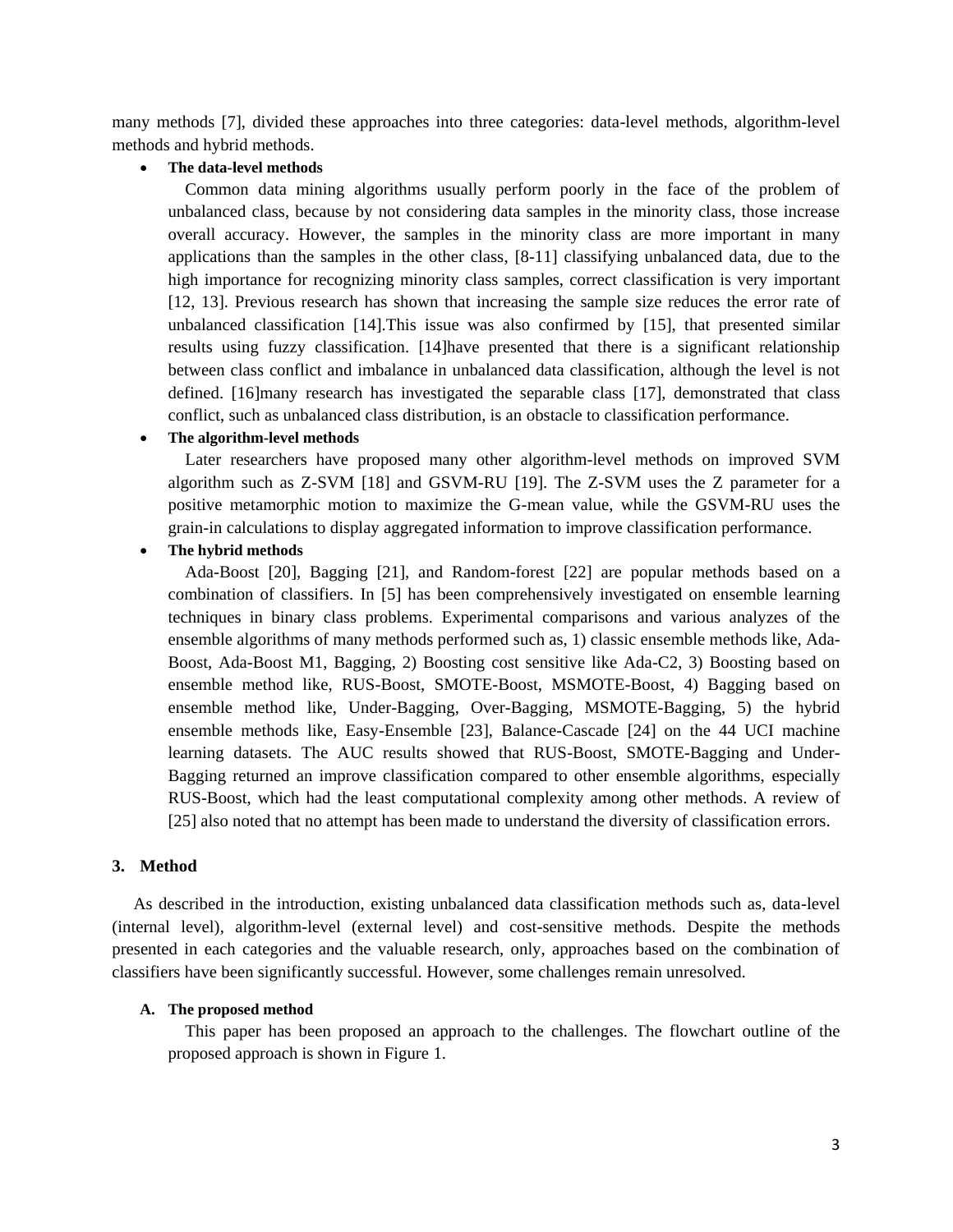

**Figure1.** The flowchart of the proposed approach

According to the flowchart approach proposed in Figure 1 in the Bagging process, the training data set is divided into two parts, based on the minority class (positive) and the majority class (negative). And then a good number of both classes enter the GP-Boost classifier. Asymmetric Bagging is possible to use as many unbalanced data sets as possible. Non-uniform separation of the original data and the bootstrap method can ensure the diversity of the training subset. For each training subset, unbalanced data sets, over-sampling (random sampling / SMOTE) and undersampling (random sampling /  $NCL<sup>1</sup>$ ) were used to balance the distribution of minority and majority classes. To reduce the variance and bias of the basic Ada-Boost learner, this model optimizes and completes within each sub-classifier by the Genetic Programming Algorithm (GP). The final output is better generated by using the voting combination of each sub-classifier.

# **1) classifying using a combining of classifiers**

 In this study, due to the high accuracy of predicting the composition of classifiers, the use of this method for data classification was considered. Using this method, the samples and base classifier better defined in the previous steps are considered as input to this classifier. It should mention that the algorithm for classifying the Ada-boost method and the basic algorithm used in all classifiers is the tree method. After initializing the sample weight distribution, the algorithm is executed to create a number of better classifiers. A new classifier in each performance is Create using training samples and weight distribution. Then the amount of error obtained by this classifier is calculated using Eq.1 on the training set.

$$
\epsilon_j^t = \frac{1}{\tau} \sum_{(i,y) \in B} w_{i,y}^t \cdot \left(1 - h_{j,t}(x_i, y_i) + h_{j,t}(x_i, y_i)\right) \tag{1}
$$

Determining the weight of the classifier is obtained by considering the error caused by the same classifier in Eq.2.

$$
\beta_j^t = \frac{\epsilon_j^t}{(1 - \epsilon_j^t)}
$$
 (2)

 $\overline{a}$ 

<sup>1</sup> Negative Correlation Learning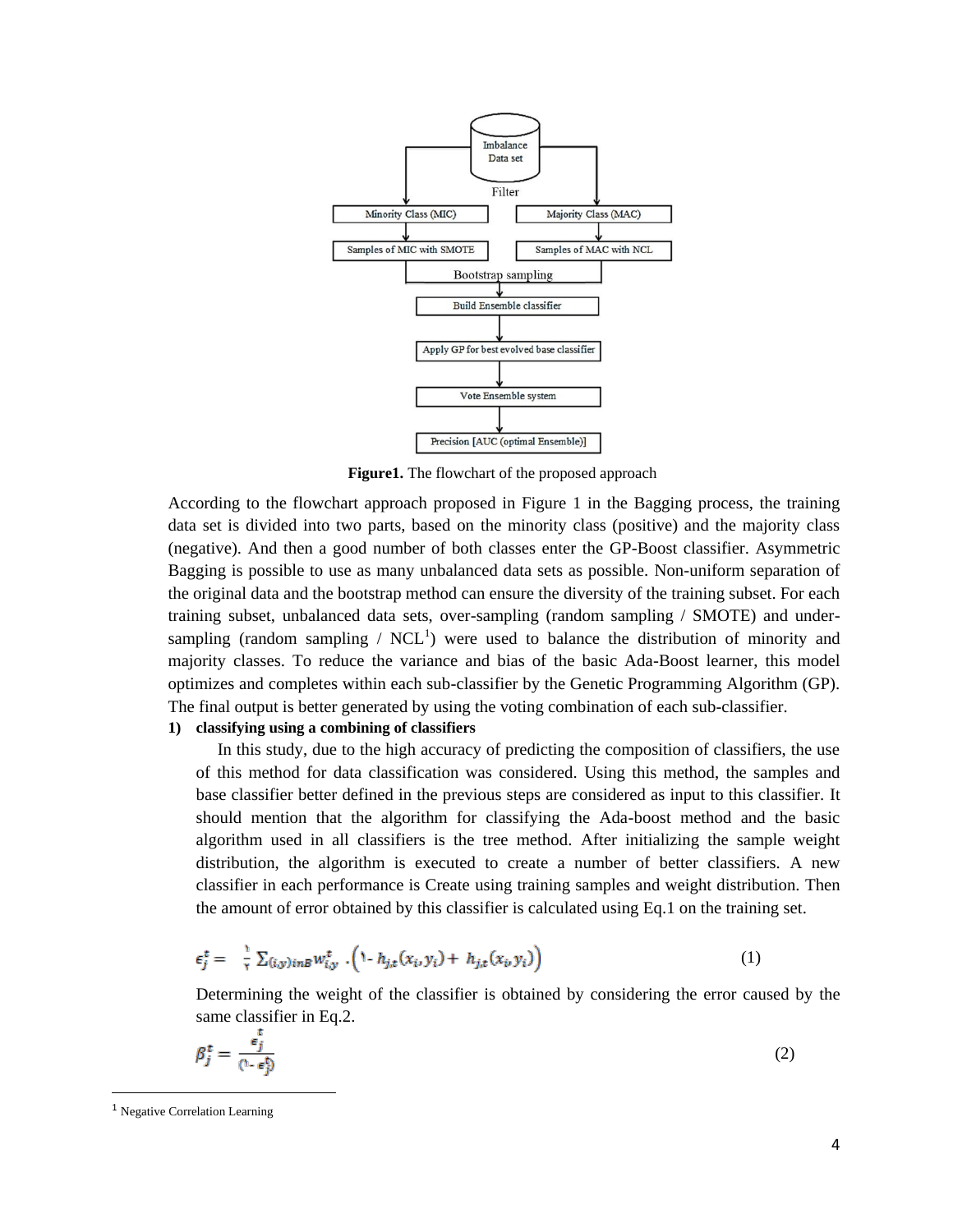In updating the sample weight distribution for later execution, if the sample label is predicted correctly, the weight of the same sample in the next constant distribution will otherwise increase by  $\beta_j^t$  [8]. After updating the sample weight distribution, the process of normalizing

this distribution is performed. Then the next run to create a new classifier is done in the same way. This process of creating a classifier continues until the specified number is reached. After the algorithm is executed, the weights assigned to each classifier are used to determine the label of the given sample class. For example, in the classification of two classes, two variables are considered, one for positive samples and the other for negative samples. If the classifier predicts the sample label positively, then the weight of that classifier is added to the relevant variable. This is done for all classifiers, and at the end, the sample label receives the maximum weight from that class.

# **2) Optimization of base classifiers using genetic programming algorithm**

 To achieve maximum efficiency in combining classifiers, we need to optimize the basic classifiers produced in the training phase for each training subset. For this purpose, in this study, the GP algorithm was considered [26]. Therefore, this algorithm labels the classes specified for the training samples by each classifier with the weights related to each classifier and some parameters of the GP algorithm such as number of generations, number of the initial population, genius selection rate, and composition rate. And tree mutations are considered as input to the GP algorithm. The first step in the GP algorithm is to define the tree structure, the initial population and to define the appropriate fitting function according to the problem. Then the next step is how to select the parent to create the next generation using the selection operator and generate the next generation using the combination and mutation operator, and the last step is to determine the number of generations to achieve the optimal answer. In the following, each of the steps of the GP algorithm will be examined by the proposed method. The module (steps 2 to step 8) is repeated from the first  $p_1$  subset to the last  $p_T$  subset.

**Step1**. The index t is set from one. Each training pattern is assigned the same weight,  $w_i = 1$ for  $i = 1, \ldots, N$ , where N is the total number of training data.

**Step2**. It is possible to create samples of training i in the  $TR_t$  training set is  $p_i = \frac{w_i}{\sum w_i}$  which

is the sum of all members of the training set. Select n samples by placement the training set.

**Step3**. GP execution for classifiers in the  $p_t$ subset with the  $TR_t$ -training set in the previous step builds the best derive  $h_t: x \rightarrow y$  hypothesis tree.

**Step4.** Each member of the  $TR_t$  training set passes through this  $h_t$  tree to predictions  $y_i^{(p)}(x_i)$ for  $i=1, ..., N$ .

**Step5.** Calculate error  $L_i = L\left(\left|y_i^{(p)}(x_i) - y_i\right|\right)$  for each training sample. The L error function is defined in the next steps.

**Step6.** Calculate the average error using:  $\bar{L} = \sum_{i=1}^{N} l_i p_i$ 

**Step7**. Calculate the confidence level in the predictor by  $\beta = \frac{L}{1-\bar{L}}$ .

**Step8**. Update weights using  $w_i := w_i^{1-\bar{L}}$ .

**Step9.**  $t = t + 1$  If  $t \leq T$ , then go to step 2.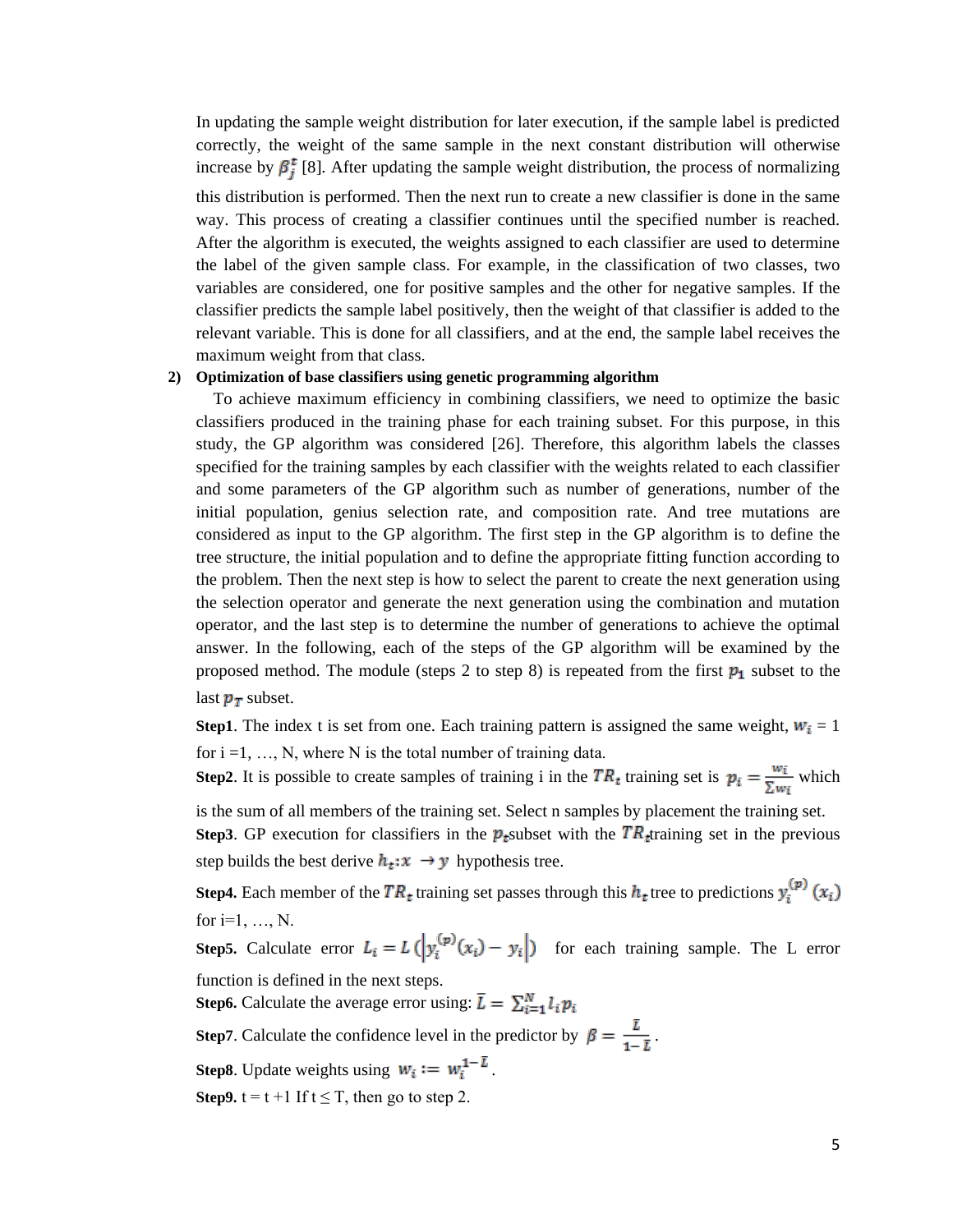**Step10.** For a unique  $x_i$  input in the experimental data, a T tree is obtained. The best classifiers obtained from the sub-populations make a  $h_t$  prediction for  $t = 1,..., T$ . The total prediction  $h_f$  is obtained using Eq.3 using the predictor T.

$$
h_f = \min\{ y \in Y: \sum_{t:h_t \le y} \log(\frac{1}{\beta_t}) \ge \sum_t \log(\frac{1}{\beta_t}) \} \tag{3}
$$

In step 5. The error function L has a range in  $L \in [0, 1]$ . The error function used is given in Eq.4. in the s

$$
L_i = \frac{|y_i^{(p)}(x_i) - y_i|}{\max_{i = 1, \dots, N} |y_i^{(p)}(x_i) - y_i|}
$$
(4)

β is the confidence level in the predictor, meaning that the lower the β value, the higher the confidence.

**Step9.** The smaller the error, the lower the weight, which makes the model less likely to be selected as a member of the training set for the next sub-population.

**Step 10** offers the middle weight. Assume that each better tree  $h_t$  has a predictor  $y_i^{(t)}$  on i pattern and a value of  $\beta_t$  is assigned and the predictions are re-labeled for i-pattern, in Eq.5 has been shown.

$$
y_i^{(1)} < y_i^{(2)} < \dots < y_i^{(T)} \tag{5}
$$

Then the sum  $\log(\frac{1}{\rho t})$  when t reaches its smallest value, thus inequality is established. The prediction of the better tree t is accepted as the final prediction. If all  $\beta_t s$  are equal, the median is equal to the same.

### **4. Experiments**

This section details the implementation of the proposed method.

#### **Unbalanced data sets used in experiments**

 This paper focuses on the problem of classifying unbalanced data sets with two classes, that positive samples are called the minority class and the negative samples are the majority class. The UCI Machine Learning Repository dataset is used. The size and distribution of the minority (positive) and majority (negative) classes related to this data set are described in Table 1.

| <b>Table 1.</b> characteristic of imbalanced datasets |                               |       |                                 |       |        |       |  |  |  |  |
|-------------------------------------------------------|-------------------------------|-------|---------------------------------|-------|--------|-------|--|--|--|--|
| <b>Name</b>                                           | description                   | Total | <b>Class</b><br><b>Minority</b> |       | IR     | Feat. |  |  |  |  |
|                                                       |                               |       | <b>Num</b>                      | $\%$  | # Type |       |  |  |  |  |
| Ion                                                   | Ionosphere radar signal [103] | 351   | 126                             | 35.8% | 1:3    | 34R   |  |  |  |  |
| Yst,                                                  | Yeast protein* (mit) $[103]$  | 1482  | 244                             | 16.5% | 1:6    | 8R. Z |  |  |  |  |
| Yst,                                                  | Yeast protein* (me3) $[103]$  | 1482  | 163                             | 10.9% | 1:9    | 8R, Z |  |  |  |  |
| Vow                                                   | Vowel* (class0) $[104]$       | 988   | 90                              | 9.1%  | 1:10   | 13R   |  |  |  |  |

The experiments used six unbalanced datasets with a binary classification problem, which are described in Table 1. The datasets marked with \* were multi-class classification problems that were sub-divided into binary classifications, one main class (minority) and one other class as the majority class. Attribute types are real  $(R)$  and integer  $(Z)$ . In selecting the data set in terms of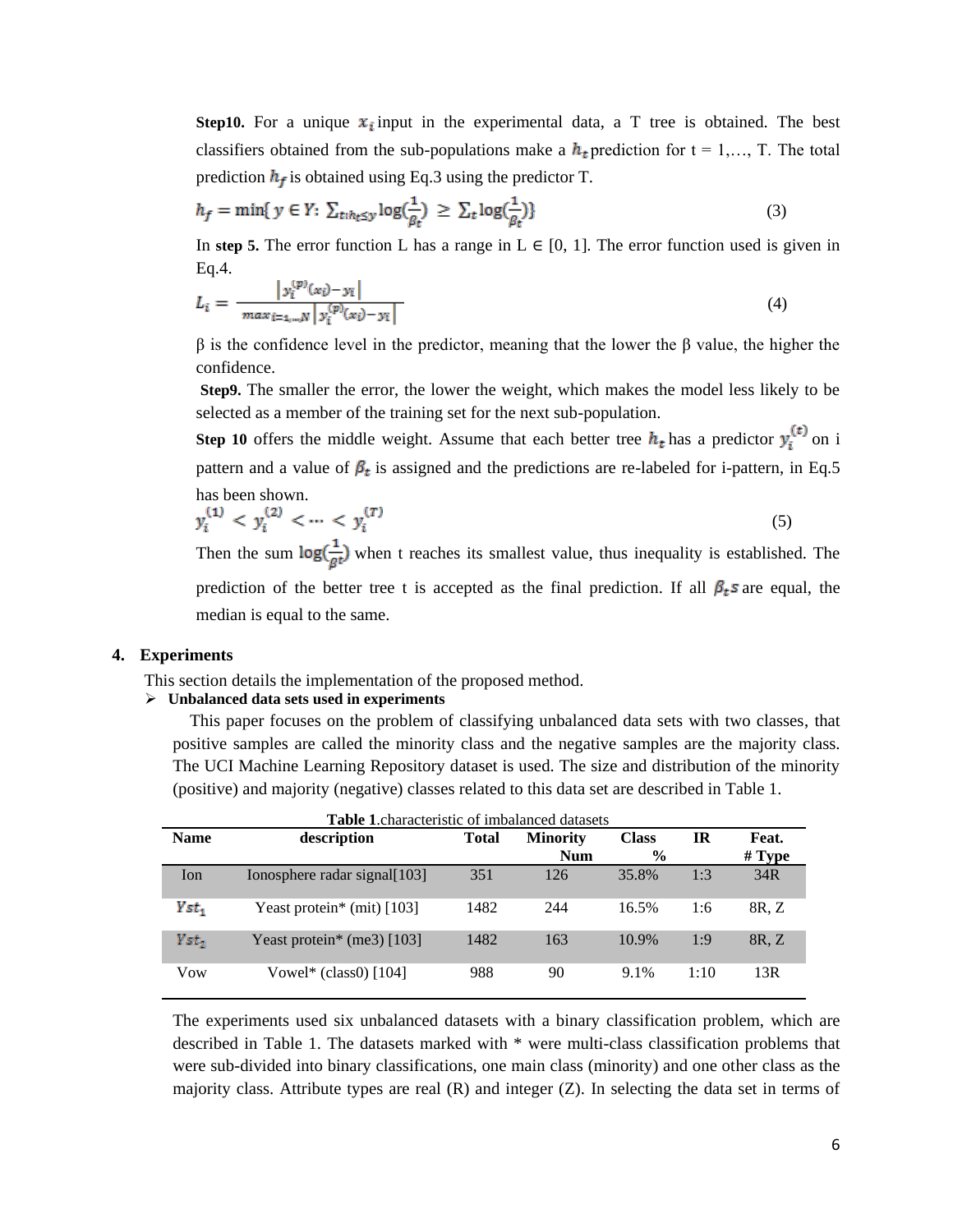different levels of difficulty, the problem of imbalance, dimensions, size and types (characteristics) have been carefully considered. Minority class intervals are between 9% and 35% of the total sample. This data set does not include missing values. The tools used in this study are the tools used in the implementation of existing studies. How to get acquainted with them has been through authoritative papers and pages of their authors. The proposed method has been tested on a system with a Core i5 processor with GB4 memory in Windows 7. Rapid-miner Studio v.7.5 software has been used to implement the components of the proposed method.

# **The results proposed method Evaluation**

The main purpose of the experiments is as follows:

- o Investigate the impact of training set size on the error of the proposed method, implementation of the proposed method on the training set with the size of 20%, 30%, 40%, 60%, 80%, and 90%.
- o Investigate the accuracy of predicting minority class (positive) with the proposed method and methods compared, the effect of training sample size on the accuracy of minority class (positive).

The parameters used in the experiments are shown in Table 2. In the proposed method, the population size is 200 and the number of generations is 30. The number of repetitions was set to 10 Boosting techniques.

| <b>Name</b>                 | <b>Value</b>            |
|-----------------------------|-------------------------|
| Number of subpopulation     | 40                      |
| Size of population          | <b>200</b>              |
| Max depth for new trees     | 6                       |
| Max depth after crossover   | 17                      |
| Max mutant depth            | $\overline{\mathbf{4}}$ |
| Grow method                 | Grow                    |
| Select method               | <b>Tournament</b>       |
| Tournament k                | 6                       |
| Crossover func pt fraction  | 0.7                     |
| Crossover_any_pt_fraction   | 0.1                     |
| Fitness_prop_repro_fraction | 0.1                     |
| Parsimony factor            | 0                       |

According to the results obtained by the proposed method, the overall predict accuracy, and the predicted accuracy of the minority class with a training data set in the sizes of 20% to 90%, as well as the evaluation criteria has investigated. Figure 2 shows the effect of training sample size on minority class accuracy.



**Figure2**. Accuracy Minority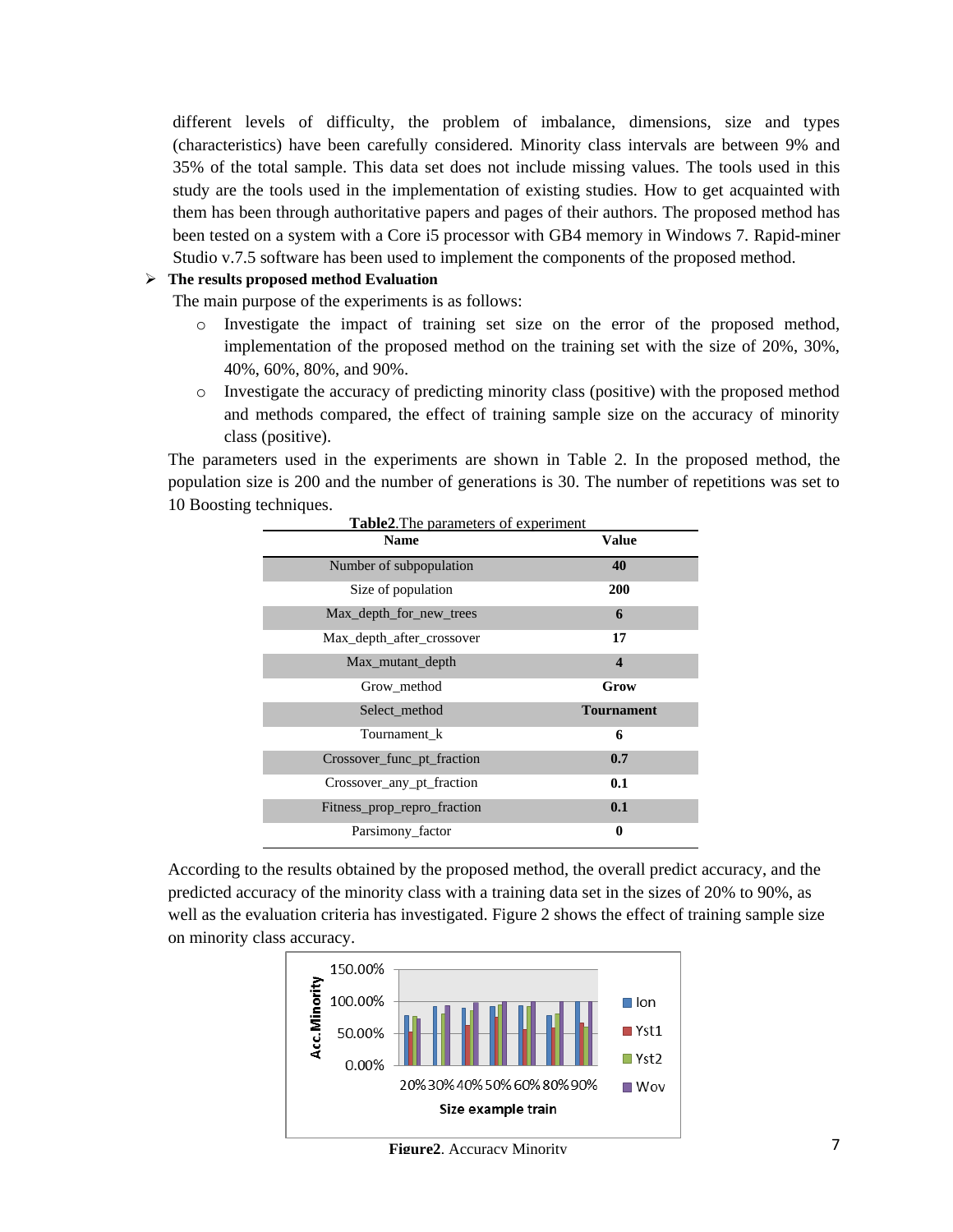The diagram shows that, on average, the performance of the proposed method on the specified data sets in the size of the training set shows 40% and 50% better accuracy than other dimensions of the minority class. The following are diagrams of the impact of training sample size on an error and AUC evaluation criteria in Figure (3, 4) and the results of the proposed method have been improved in 40% and 50% samples.





## **the Comparison proposed method with other algorithms**

 In this section, we compare the results of the proposed method with the combined algorithms in the existing studies in unbalanced data sets.

| Data<br>set | EBag-GP Acc [27] |          |          | EBoost-NB[27] |          | EBoost-SVM[27] | $E(B\&BGP)$     |                 |  |
|-------------|------------------|----------|----------|---------------|----------|----------------|-----------------|-----------------|--|
|             | Minority         | Majority | Minority | Majority      | Minority | Majority       | <b>Minority</b> | <b>Majority</b> |  |
| Ion         | 73.8%            | 95.3%    | 63.4%    | 88.9%         | 87.5%    | 99.1%          | 92.45%          | 88.52%          |  |
| Yst1        | 40.8%            | 94.6%    | 43.4%    | 96.4%         | 32.8%    | 97.4%          | 76.19%          | 72.40%          |  |
| Yst2        | 64.0%            | 97.4%    | 66.7%    | 98.0%         | 58.0%    | 97.9%          | 94.74%          | $96.64\%$       |  |
| Woy         | 74.3%            | 92.4%    | 87.5%    | 91.8%         | 25.9%    | 80.9%          | 93.8%           | 98.46%          |  |

**Table3**.The comparison proposed method

Table 3 and Figure (5, 6) shows the accuracy results obtained from the proposed method and GP, NB, and SVM methods. Experiments are performed by dividing equally (50% 50%) the training and testing data. The results show that the accuracy of the (positive) minority class has improved compared to the other three methods.



**Figure5**.Accuracy of Minority class prediction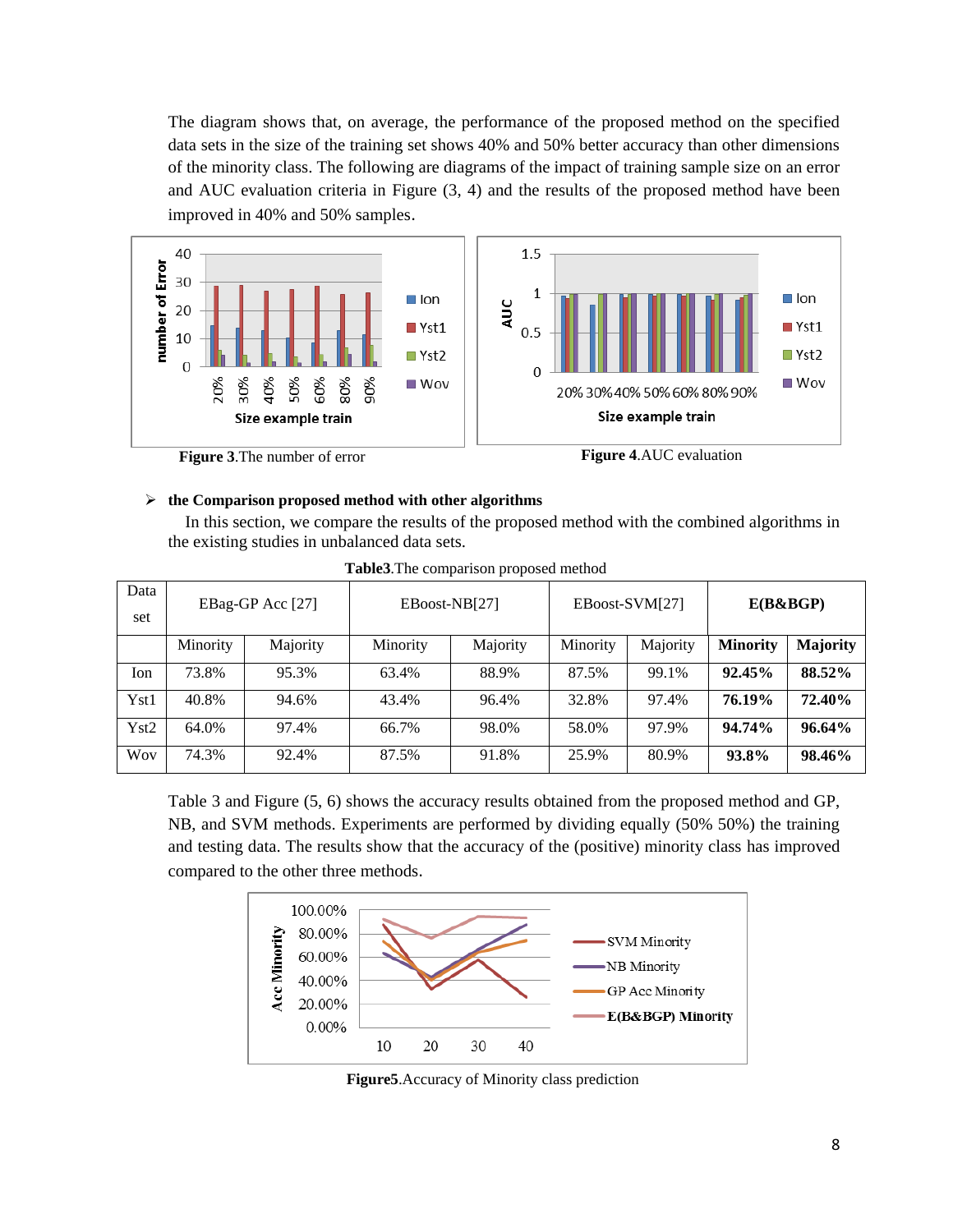

**Figure6**.Accuracy of Majority class prediction

Table 4 and Figure 7 shows the performance of the AUC evaluation criterion for the proposed method at different rates of imbalance in the unbalanced data set is better than the methods compared.

**Table4**.AUC evaluation of the proposed method

| 1000 - 101 - 102 - 102 - 103 - 104 - 105 - 107 - 108 - 109 - 109 - 109 - 109 - 109 - 109 - 109 - 109 - 109 - 1<br>$0.00000$ $0.0000$ |               |                 |      |                  |                   |                  |                  |      |                  |      |            |              |
|--------------------------------------------------------------------------------------------------------------------------------------|---------------|-----------------|------|------------------|-------------------|------------------|------------------|------|------------------|------|------------|--------------|
|                                                                                                                                      | $Cost-sen[5]$ |                 |      |                  | Boosting-based[5] |                  |                  |      | Hybrids          |      |            |              |
| Data<br>-set                                                                                                                         | <b>IR</b>     | C <sub>21</sub> | C24  | RUS <sub>1</sub> | RUS <sub>4</sub>  | SBO <sub>1</sub> | SB <sub>O4</sub> | MBO1 | MBO <sub>4</sub> | EASY | <b>BAL</b> | E(B)<br>&BGP |
| Yst1                                                                                                                                 | 2.46          | .660            | .675 | .718             | .699              | .700             | .698             | .713 | .708             | .714 | .683       | .972         |
| Yst2                                                                                                                                 | 9.08          | .917            | .920 | .933             | .924              | .896             | .899             | .881 | .881             | .941 | .929       | .999         |
| Wov                                                                                                                                  | 10.10         | .970            | .970 | .942             | .967              | .989             | .991             | .952 | .952             | .941 | .938       | 1.00         |
| Shut                                                                                                                                 | 13.87         | .999            | .999 | 1.00             | 1.00              | 1.00             | 1.00             | 1.00 | 1.00             | 1.00 | 1.00       | 1.00         |



**Figure7**.AUC evaluation of proposed method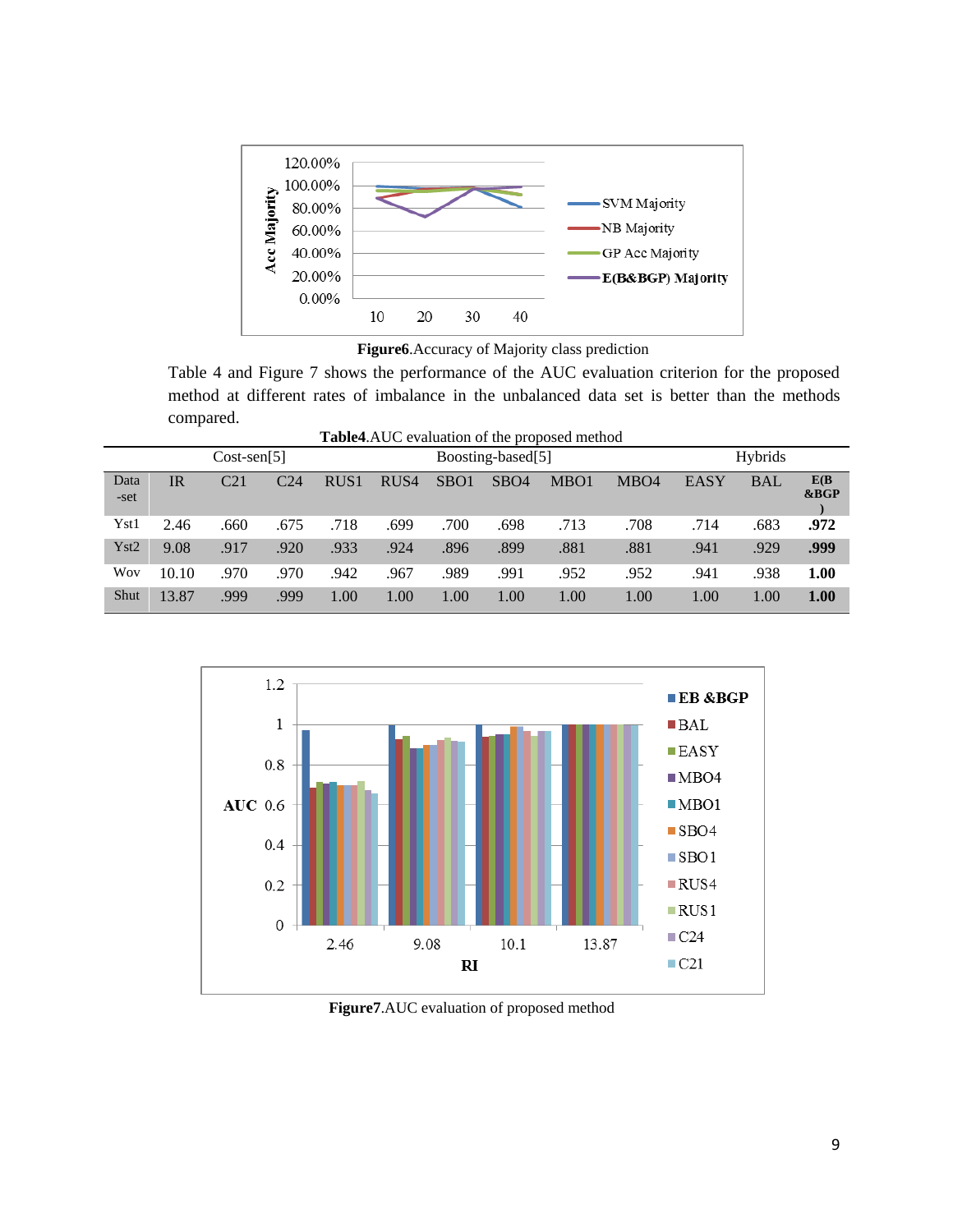## **5. Conclusion**

 There are two primary aims of this study: 1.To investigate develop an ensemble learning method for classifying unbalanced datasets using (GP) 2.To ascertain a new selected ensemble method to modify the ensemble method using GP. This study, using GP for the selected ensemble method, presented a single combined solution of GP for the existing ensemble method. The two main innovations of the proposed method are such as, the use of centralized evolutionary selection to find small groups of high-participation individuals for the ensemble and also finding a diverse set of GP functions that skillfully controls the output of members to determine which ensemble is the final decision of the classification. The modified ensemble method was performed on 4 unbalanced datasets and results were confirmed in comparison with selected existing ensemble algorithms such as, Bagging and Boosting techniques; Standard GP, NB and SVM. The results showed that without using the proposed method, the ensemble organized is vulnerable to bias learning (due to the trend to one class that usually is the majority class).

## **Acknowledgment**

 This article is taken from my master thesis. Thanks to my supervisor Dr.Monshizadeh Naeen for his help and guidance.

#### **Preferences**

- [1] N. Shirodkar, P. Mandrekar, R. S. Mandrekar, R. Sakhalkar, K. M. C. Kumar, and S. Aswale, "Credit Card Fraud Detection Techniques – A Survey," in *2020 International Conference on Emerging Trends in Information Technology and Engineering (ic-ETITE)*, 24-25 Feb. 2020 2020, pp. 1-7, doi: 10.1109/ic-ETITE47903.2020.112.
- [2] D. Mera, V. Bolon-Canedo, J. M. Cotos, and A. Alonso-Betanzos, "On the use of feature selection to improve the detection of sea oil spills in SAR images," *Computers & Geosciences,* vol. 100, pp. 166-178, 2017/03/01/ 2017, doi: [https://doi.org/10.1016/j.cageo.2016.12.013.](https://doi.org/10.1016/j.cageo.2016.12.013)
- [3] M. E. Matheny, D. Whicher, and S. Thadaney Israni, "Artificial Intelligence in Health Care: A Report From the National Academy of Medicine," *JAMA,* vol. 323, no. 6, pp. 509-510, 2020, doi: 10.1001/jama.2019.21579.
- [4] N. V. Chawla, A. Lazarevic, L. O. Hall, and K. W. Bowyer, "SMOTEBoost: Improving Prediction of the Minority Class in Boosting," in *Knowledge Discovery in Databases: PKDD 2003*, Berlin, Heidelberg, N. Lavrač, D. Gamberger, L. Todorovski, and H. Blockeel, Eds., 2003// 2003: Springer Berlin Heidelberg, pp. 107-119.
- [5] M. Galar, A. Fernandez, E. Barrenechea, H. Bustince, and F. Herrera, "A Review on Ensembles for the Class Imbalance Problem: Bagging-, Boosting-, and Hybrid-Based Approaches," *IEEE Transactions on Systems, Man, and Cybernetics, Part C (Applications and Reviews),* vol. 42, no. 4, pp. 463-484, 2012, doi: 10.1109/TSMCC.2011.2161285.
- [6] C. Seiffert, T. M. Khoshgoftaar, J. V. Hulse, and A. Napolitano, "RUSBoost: A Hybrid Approach to Alleviating Class Imbalance," *IEEE Transactions on Systems, Man, and Cybernetics - Part A: Systems and Humans,* vol. 40, no. 1, pp. 185-197, 2010, doi: 10.1109/TSMCA.2009.2029559.
- [7] J. M. Johnson and T. M. Khoshgoftaar, "Survey on deep learning with class imbalance," *Journal of Big Data,* vol. 6, no. 1, p. 27, 2019/03/19 2019, doi: 10.1186/s40537-019-0192-5.
- [8] Y. Sun, A. K. C. Wong, and M. S. Kamel, "CLASSIFICATION OF IMBALANCED DATA: A REVIEW," *International Journal of Pattern Recognition and Artificial Intelligence,* vol. 23, no. 04, pp. 687-719, 2009/06/01 2009, doi: 10.1142/S0218001409007326.
- [9] N. V. Chawla, "Data Mining for Imbalanced Datasets: An Overview," in *Data Mining and Knowledge Discovery Handbook*, O. Maimon and L. Rokach Eds. Boston, MA: Springer US, 2010, pp. 875-886.